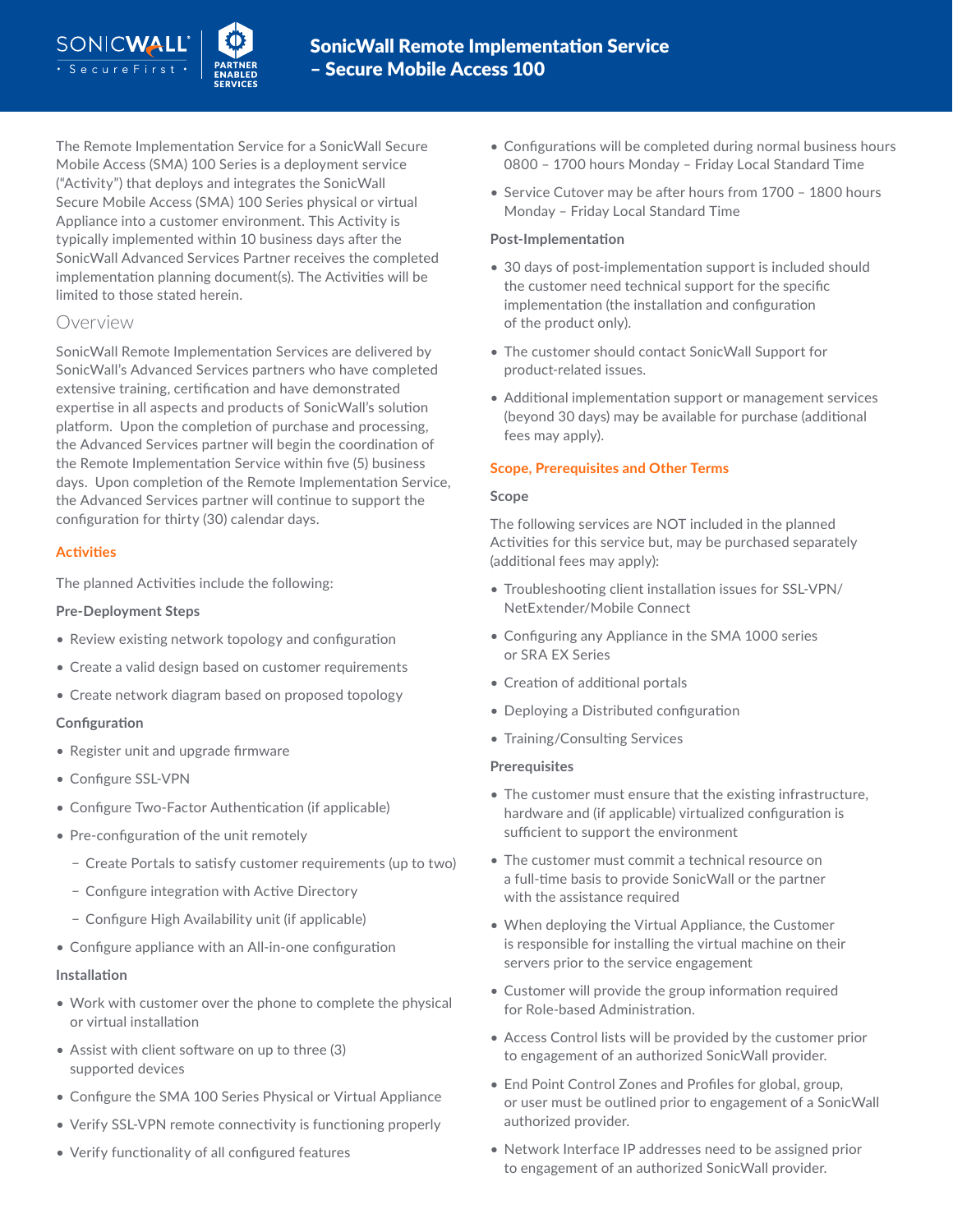# SonicWall Remote Implementation Service – Secure Mobile Access 100

• Network Objects must be outlined prior to engagement of an authorized SonicWall provider.

#### **Other Terms**

- All activities will be performed remotely utilizing phone and web conferencing.
- It is the customer's responsibility to ensure it has the appropriate agreements with the provider of the Activities.
- The provision of the Activities does not include the development of any intellectual property. All right, title and interest arising from the performance of Activities shall vest in SonicWall.
- SonicWall and/or the provider of the Activities may require execution of additional documentation before performance of the Activities begin. This additional documentation may include (without limitation) dates for the work to begin. If the provider of the Activities can accommodate a change in schedule related to the Activities, the provider may require a two (2) week lead time (or more before Activities can be performed.
- If a customer makes any changes during or after the Activities begin, additional charges and/or schedule changes may apply.
- Only configured features publicly posted by SonicWall in the Datasheets may be configured.
- Not all Activities may need to be configured.
- The information provided herein is a general description of Activities. Any services delivered that are not explicitly outlined herein are not a part of this offer.
- The duration for the provision of Activities may vary based on many factors including, but not limited to, the complexity of the customer's environment.
- SonicWall is not responsible for ensuring Customer's compliance with data privacy, security and PCI requirements.
- Customer agrees that additional fees may be due and payable if Customer makes any such changes or otherwise fails to meet the prerequisites set forth herein.

## **Purchase Information**

| <b>SKUID</b>  | <b>DESCRIPTION</b>              |
|---------------|---------------------------------|
| $01-SSC-8532$ | SonicWall Remote Implementation |
|               | SMA 100 Series                  |